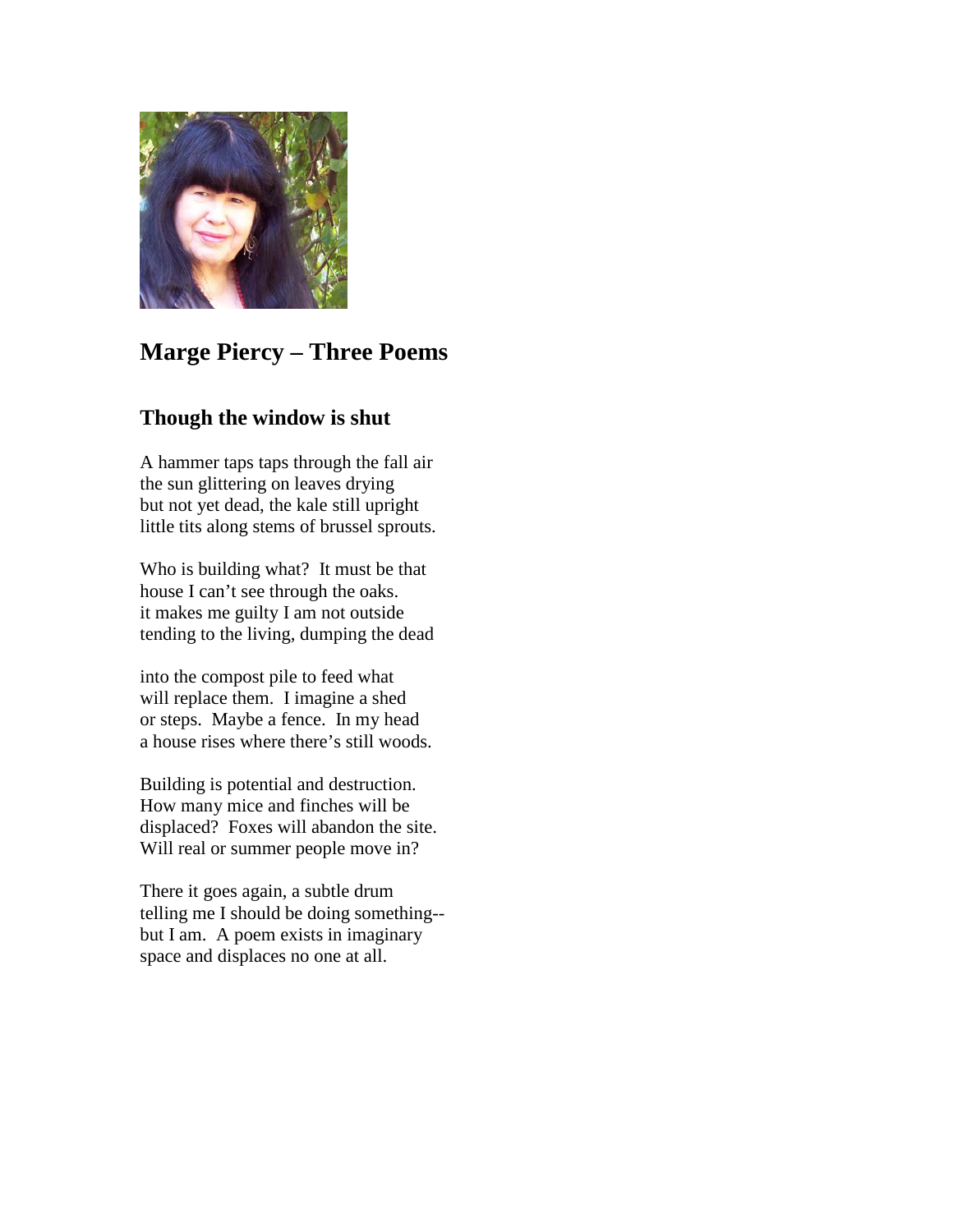## **The wall of cold descends**

Near the end of our annual solstice party as guests were rummaging through the pile for their coats and hugging many goodbyes the very first snow of the year began to eddy down in big flat flakes.

It was cold enough to stick with the grass poking through and then buried. Now the ground gives it back under the low ruddy sun that sits on the boughs of the pine like a fox

if red foxes would climb. The cats crowd the windows for its touch. The Wolf Moon seemed bigger than the sun, almost brighter as last night it turned the snow ghostly.

Now it too wanes. The nub end of the year when all northern cultures celebrate fire and light. Tonight we'll take the first two candles to kindle one from the other.

When we go out after dark, our eyes seek lights that bore holes in the thick black like the pelt of a huge hairy monster, a grizzly who devours the warm blooded.

We are kin with the birds who huddle in evergreens, who crowd feeders, kin with the foxes and their prey, kin with all who shiver this night, homeless or housed, clutching or alone

under the vast high dome of night.